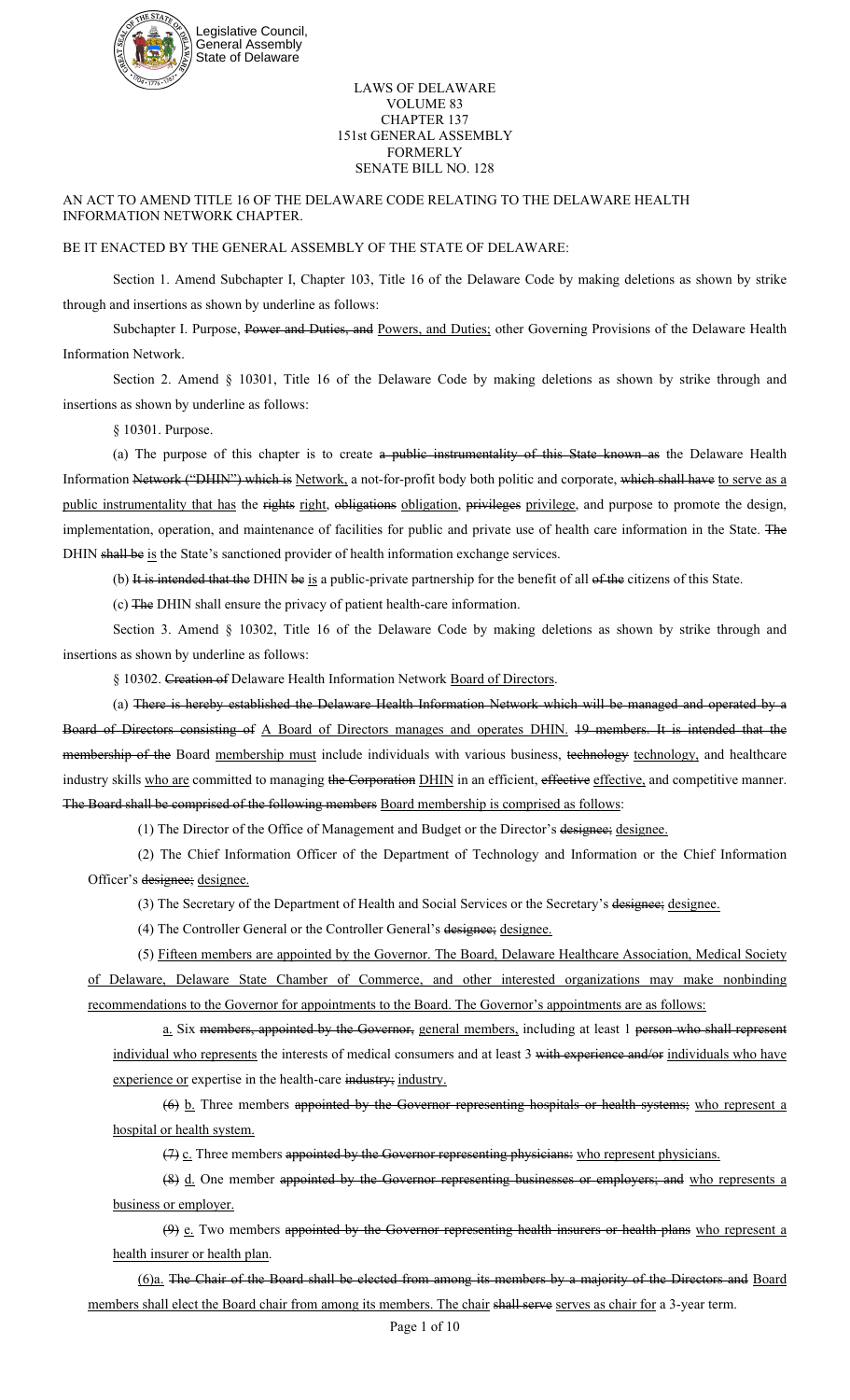b. Each member shall serve serves a 3-year term, with such initial terms being staggered as set by the Governor and each member continuing to serve beyond such the term until a successor is appointed.

c. Any member absent without adequate reason for 3 consecutive meetings, or who fails to attend at least half of all regular business meetings during any calendar year, may be removed from the Board with the approval of the Governor upon a recommendation from the Board. The Board, the Delaware Healthcare Association, the Medical Society of Delaware, Delaware State Chamber of Commerce, and other interested organizations may make nonbinding recommendations to the Governor for appointments to the Board. The Governor may suspend or remove a member upon the recommendation from the Board or for misfeasance, malfeasance, nonfeasance, or neglect of duty. A member is deemed in neglect of duty if the member is absent from 3 consecutive, regular Board meetings or attends less than 50% of Board meetings in a calendar year. The Governor may consider the member to have resigned and accept the member's resignation.

(b) No  $\triangle$  state officer or employee appointed to the Board or serving in any other capacity for the Board shall be is not deemed to have resigned from public office or employment by reason of such the appointment to or service for the Board. Members of the Board who are serving on January 1, 2011, shall continue to serve until a successor is appointed by the Governor or otherwise designated by the ex officio members.

(c) The Board is authorized to conduct its business by a majority of a quorum. A quorum is a simple majority of the members appointed. The number of members needed to be present at a Board meeting to have a quorum and conduct official business is a majority of members. Counting for quorum does not include member positions that are vacant.

Section 4. Amend § 10303, Title 16 of the Delaware Code by making deletions as shown by strike through and insertions as shown by underline as follows:

§ 10303. Powers and duties.

(a) In furtherance of the purposes of this chapter, the DHIN shall have the following powers and duties DHIN has the power and duty to do all of the following:

(1) Develop and maintain a community-based health information network to facilitate communication of patient clinical and financial information, designed to do all of the following:

a. Promote more efficient and effective communication among multiple health care providers, including, but not limited to, including hospitals, physicians, payers, employers, pharmacies, laboratories laboratories, and other health care entities; entities.

b. Create efficiencies in health-care costs by eliminating redundancy in data capture and storage and reducing administrative, billing billing, and data collection costs; costs.

c. Create the ability to monitor community health status; and status.

d. Provide reliable information to health-care consumers and purchasers regarding the quality and costeffectiveness of health care, health plans plans, and health-care providers; providers.

(2) Develop or design other initiatives in furtherance of its purpose; DHIN's purpose.

(3) Report and make recommendations to the Governor and General Assembly; Assembly.

(4) Adopt bylaws to govern all of the following:

a. the The conduct of its affairs DHIN's affairs.

b. and to carry The carrying out and discharge its of DHIN's powers, duties duties, and functions functions.

c. and to adopt Adopt policies as appropriate to carry out and discharge its DHIN's powers, duties, and functions, functions; and to sue, but not be sued, sued; to enter into contracts and agreements agreements; and to plan, control facilities and such DHIN's real and personal property as it DHIN may deem necessary, convenient convenient, or desirable without applications of the provisions of Chapter application of Chapters 59, 69, or 70 of Title 29; Title 29.

(5) All prior regulations and rules promulgated by the Delaware Health Care Commission regarding the DHIN shall remain in full force and effect until the DHIN replaces the aforementioned regulations and rules with bylaws and/or policies; or policies.

(6) The bylaws shall include a  $\underline{A}$  provision pertaining to conflicts of interest and that Board members, staff, committee members members, and others conducting business or associated with the DHIN shall be are required to sign conflict of interest statements; statements.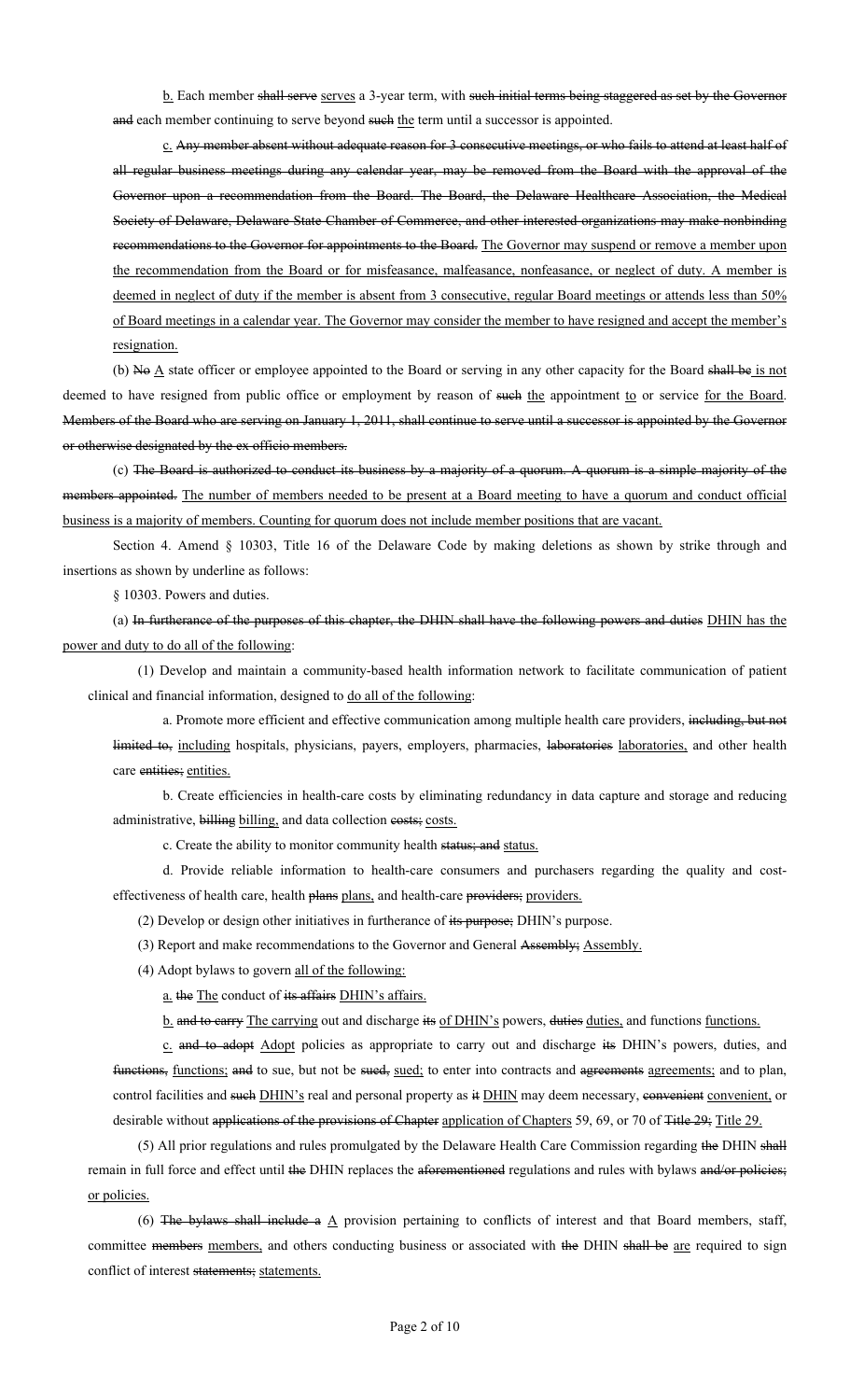(7) To have and exercise any and all powers available to a corporation organized pursuant to under Chapter 1 of Title 8, the Delaware General Corporation Law; Law.

(8) To employ such personnel and provide such benefits as necessary to carry out its DHIN's functions and to retain by contract engineers, advisors, and other providers of advice, counsel counsel, and services which it deems advisable or necessary in the exercise of its DHIN's purposes and powers and upon such the terms as it DHIN deems appropriate; appropriate.

(9) To exercise all of the power and the authority with respect to the regarding DHIN's operation, development and maintenance of the DHIN; development, and maintenance.

(10) To do all acts and things necessary or convenient to carry out its DHIN's functions, including without limitation, having the authority to open and operate separate bank accounts in the name of the DHIN; DHIN's name.

(11) To collect, receive, hold hold, and disburse funds in accordance with the needs of the DHIN, related to DHIN's operations, including user fees set by the DHIN; that DHIN sets.

(12) Implement and operate a statewide integrated health information network to enable communication of clinical and financial health information, and other information clinical health, financial health, and other information, and other related functions as deemed necessary by the Board; that the Board deems necessary.

(13) Promote efficient and effective communication among Delaware healthcare providers and stakeholders including hospitals, physicians, state agencies, payers, employers, and laboratories; laboratories.

(14) Promote efficiencies in the healthcare delivery system; system.

(15) Provide a reliable health information exchange to authorized users; users.

(16) Work with governments and or other states to integrate into or with the DHIN and/or or assist them governments or other states in providing regional integrated health information systems; systems.

(17) Work towards improving the quality of health care and the ability to monitor community health status and facilitate health promotions by providing immediate and current outcome, treatment treatment, and cost data and related information so that patients, providers providers, and payers can make informed and timely decisions about health eare; care.

(18) Make annual reports Submit an annual report to the Governor and members of the General Assembly setting forth in detail its **DHIN's** operations and transactions, which shall include including an annual audits of the audit of DHIN's financial books and accounts of the DHIN made accounts, to be conducted by a firm of independent certified public accountants mutually agreed to by that the Auditor of Accounts and the Director of the Office of Management and Budget; Budget agree upon.

(19) Develop and maintain a process to enable a hospital to record in the patient's electronic health record contained in the DHIN the patient's designation of a lay caregiver and the lay caregiver's contact information, as required by § 3002J(b) of this title, and if the hospital attempted to or did interface with the lay caregiver, as required by § 3004J(b) of this title; title.

(20) Develop, maintain, and administer the Delaware Health Care Claims Database under subchapter Subchapter II of this chapter; and chapter.

(21) Perform any and all other activities in furtherance of this section.

(b) To carry out the above duties listed in this section, the DHIN is granted all incidental powers, without limitation, including the powers to do all of the following:

(1) To contract Contract with sufficient third parties and/or or employ nonstate employees, without applications of the provisions of Chapter 59, 69, or 70 of Title 29 respectively; respectively.

(2) To establish Establish a nonappropriated special funds account in its  $DHIN's$  budget in order to receive gifts and donations; donations.

(3) To establish Establish reasonable fees or charges for provision of its DHIN's services to nonparticipant third parties; and parties.

(4) To sell Sell or license any copyrighted or patented intellectual property.

Section 5. Amend § 10304, Title 16 of the Delaware Code by making deletions as shown by strike through and insertions as shown by underline as follows:

§ 10304. Immunity from suit; limitation of liability.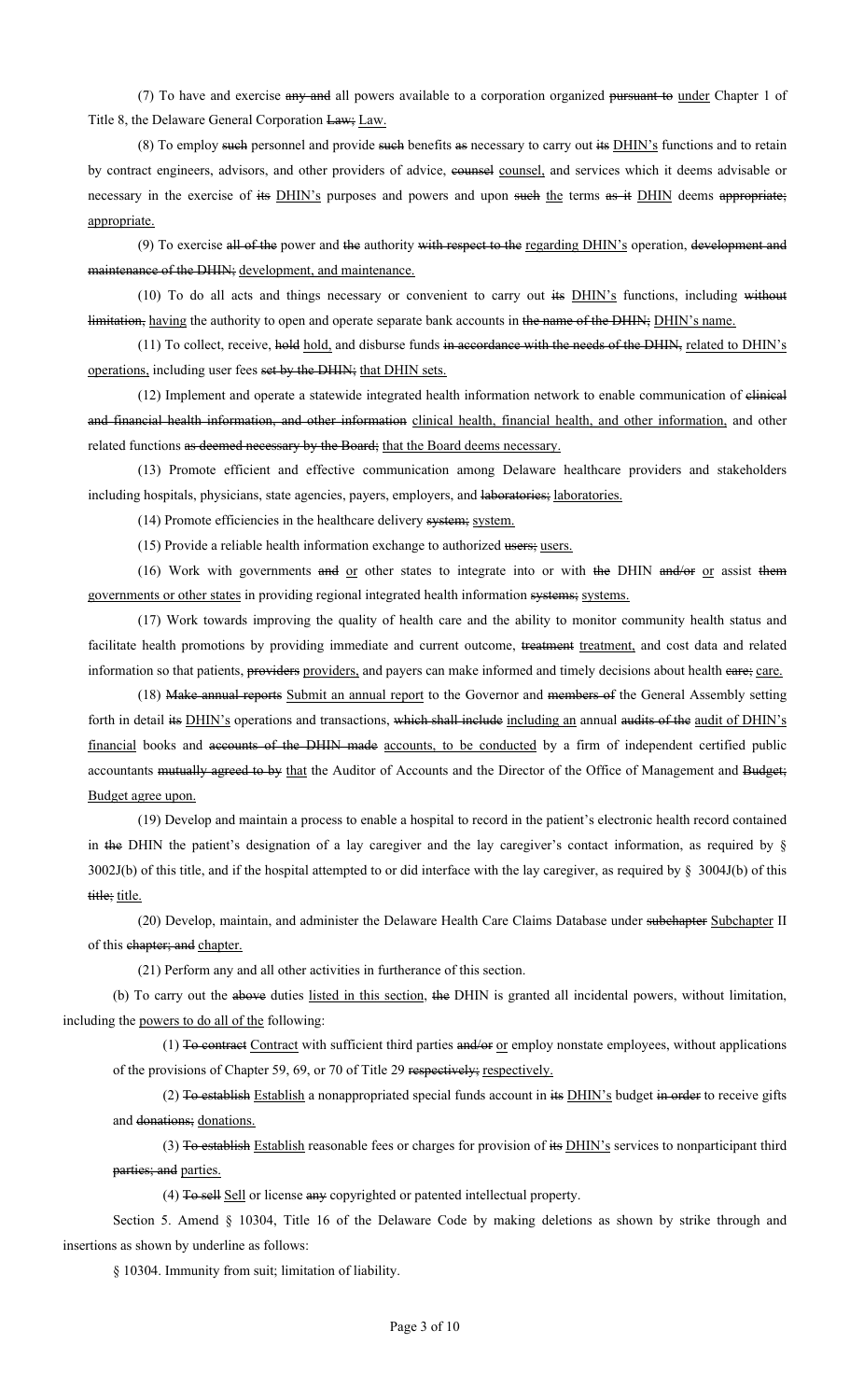(a) All members of the Board of Directors of the DHIN, whether temporary or permanent, shall not be subject to and shall be immune from claim, suit, liability, damages or any other recourse, civil or criminal, arising from any act or proceeding, decision or determination undertaken, performed or reached in good faith and without malice by any such member or members acting individually or jointly in carrying out the responsibilities, authority, duties, powers and privileges of the offices conferred by law upon them under this chapter, or any other state law, or duly adopted rules and regulations of the DHIN, good faith being presumed until proven otherwise, with malice required to be shown by a complainant. All employees and staff of the DHIN, whether temporary or permanent, shall enjoy the same rights and privileges concerning immunity from suit otherwise enjoyed by state employees pursuant to the Constitution of this State and §§ 4001 through 4005 of Title 10. (1) A Board member, whether temporary or permanent, is not subject to and is immune from claim suit, liability, damages, or other recourse, whether civil or criminal, arising from the member's act, proceeding, decision, or determination performed or reached in good faith and without malice in carrying out the responsibility, authority, duty, power, or privilege of DHIN.

(2) Immunity under this subsection applies to a member acting individually or jointly with another member.

(3) Good faith is presumed under this subsection until proven otherwise. The burden to prove malice is on the complainant.

(4) The immunity from suit provided to state employees under the Delaware Constitution and §§ 4001 through 4005 of Title 10 applies to a DHIN employee or staff member, whether temporary or permanent.

(b) The DHIN is not a health-care provider and is not subject to claims under Chapter 68 of Title 18. No  $\triangle$  person or entity who participates in or subscribes to the services or information provided by the DHIN shall be that DHIN provides is not liable in any an action for damages or costs of any nature, in law or equity, which result solely from that person's use or failure to use DHIN information or data that was imputed or retrieved in accordance with the under DHIN's rules or regulations of the DHIN. In addition, no person shall be regulations. A person may not be subject to antitrust or unfair competition liability based on membership or participation in the DHIN as the State's sanctioned provider of health information services that are deemed to be essential to governmental function for the public health and safety.

Section 6. Amend § 10305, Title 16 of the Delaware Code by making deletions as shown by strike through and insertions as shown by underline as follows:

§ 10305. Property rights.

(a) All persons  $\Delta$  person providing information and  $\alpha$  data to the DHIN shall retains a property right in that information or data, but grant the provision of information or data grants to the other participants or subscribers participant or subscriber a nonexclusive license to retrieve and use that information or data in accordance with the rules or regulation promulgated by the that DHIN promulgates.

(b) All processes Processes or software developed, designed, or purchased by the DHIN shall remain its that DHIN develops, designs, or purchases remains DHIN's property subject to use by participants or subscribers in accordance with a participant or subscriber under the rules or regulations promulgated by the that DHIN promulgates.

Section 7. Amend § 10306, Title 16 of the Delaware Code by making deletions as shown by strike through and insertions as shown by underline as follows:

§ 10306. Regulations; resolution of disputes.

(a) The DHIN may promulgate rules and regulations under subchapter Subchapter II of Chapter 101 of Title 29 to carry out the objective of this chapter. All prior regulations and rules promulgated by the Delaware Health Care Commission in regards to the DHIN shall Regulations and rules that the Delaware Health Care Commission promulgated prior to July 12, 2010, regarding DHIN remain in full force and effect until amended or repealed by the through DHIN.

(b) To DHIN may hear and determine a case decision under Subchapter III of Chapter 101 of Title 29 to resolve disputes a dispute among participants, subscribers, or the public under this chapter, or the rules and regulations a rule or regulation promulgated under this chapter, among participants, subscribers, or the public, the DHIN may hear and determine case decisions under subchapter Subchapter III of Chapter 101 of Title 29. chapter.

(c) Any  $\underline{A}$  person may appeal to the Superior Court under Subchapter V of Chapter 101 of Title 29 for any of the following:

(1) If the person has been aggrieved by the unlawfulness of any a rule or regulation of the DHIN herein, under this chapter.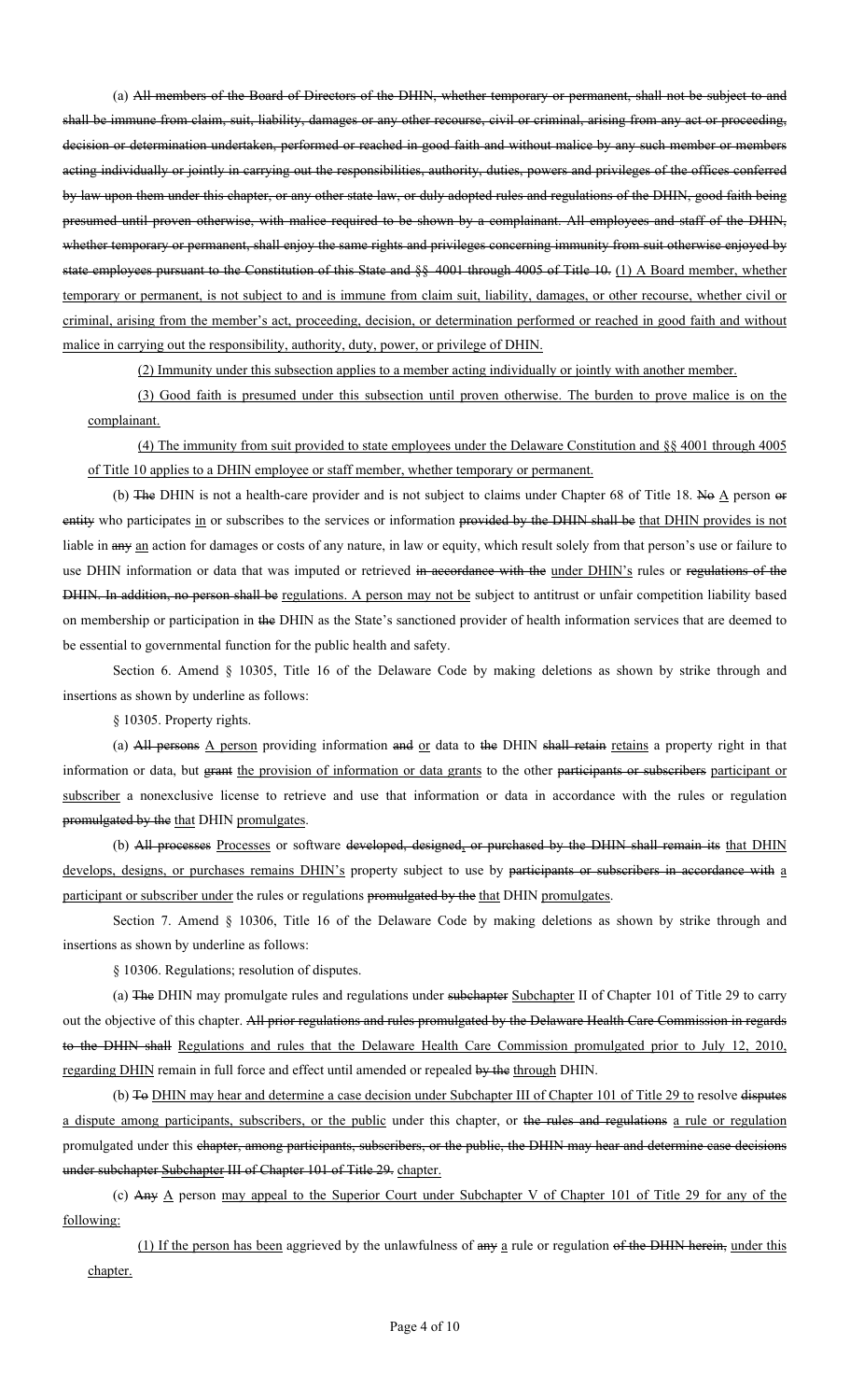or any person against whom a case decision has been decided, may appeal to the Superior Court in accordance with subchapter V of Chapter 101 of Title 29. (2) If a case decision under this chapter has been decided against the person.

Section 8. Amend § 10307, Title 16 of the Delaware Code by making deletions as shown by strike through and insertions as shown by underline as follows:

§ 10307. Privacy; protection of information.

(a) The DHIN shall by rule or regulation ensure that patient specific health information be is disclosed only in accordance with the patient's consent or best interest to those having a need to know.

(b) The health information and data of the DHIN shall not be subject to the Freedom of Information Act, Chapter 100 of Title 29, nor to subpoena by any court. Such information may only be disclosed may be disclosed by consent of the patient or in accordance with the DHIN's rules, regulations or orders.

(b) Health information and data held by DHIN is not subject to the Freedom of Information Act, Chapter 100 of Title 29, or subpoena by a court. The health information and data may be disclosed only by consent of the patient or under DHIN's rules, regulations, or orders.

(c) Any  $\underline{A}$  violation of the DHIN's rules or regulations regarding access or misuse of the DHIN health information or data shall health and information data held by DHIN must be reported to the office of the Attorney General, and is subject to prosecution and penalties under the Delaware Criminal Code or federal law.

Section 9. Amend § 10308, Title 16 of the Delaware Code by making deletions as shown by strike through and insertions as shown by underline as follows:

§ 10308. No pledge of state credit; no assumption of liability by State.

The DHIN shall have no DHIN does not have the power, except where expressly granted by separate act of the General Assembly, to pledge the credit or to create any debt or liability of the State or of any other agency or of any State, a state agency, or a political subdivision of the State, and the State. The State shall not assume or be deemed to have assumed any debt or liability of the DHIN as a result of any actions by the DHIN.

Section 10. Amend § 10311, Title 16 of the Delaware Code by making deletions as shown by strike through and insertions as shown by underline as follows:

§ 10311. The Delaware Health Care Claims Database — Findings; purpose; creation.

(a) The General Assembly finds that:

(1) The establishment of effective health-care data analysis and reporting initiatives is essential to achieving the "Triple Aim" of the State's ongoing health-care innovation efforts: improved health, health-care quality and experience, and affordability for all Delawareans.

(2) The ongoing work of the Delaware Center for Health Innovation to transform the State's health-care system from a fee-for-service system to a value-based system that rewards health-care providers for quality and efficiency of care is a worthy effort, and, to that end, the General Assembly supports the establishment of a health-care claims database that would to assist in the State's efforts to achieve the Triple Aim.

(3) Claims data is an important component of population health research and analysis, and that appropriate access to claims data can facilitate the development of value-based health-care purchasing and the study of the prevalence of illness or injury across the broader population of Delaware and in particular communities or neighborhoods.

(4) Providers and other health-care entities accepting financial risk for managing the health-care needs of a population, including the State as a self-insured employer, should have access to claims data as necessary to effectively manage that risk.

(b) The purpose of this subchapter is to create a centralized health-care claims database to enable the State to more effectively understand utilization across the continuum of health care in Delaware and achieve the Triple Aim.

(c) The DHIN, assisted by the Department of Health and Social Services and the Delaware Health Care Commission as necessary, shall administer a centralized health-care claims database, known as the "Delaware Health Care Claims Database."

(d) The Delaware Health Care Claims Database is created within the DHIN to facilitate data-driven, evidence-based improvements in access, quality, and cost of health care and to promote and improve the public health through increased transparency of accurate health-care claims data and information. The DHIN shall collect and maintain claims data under this subchapter.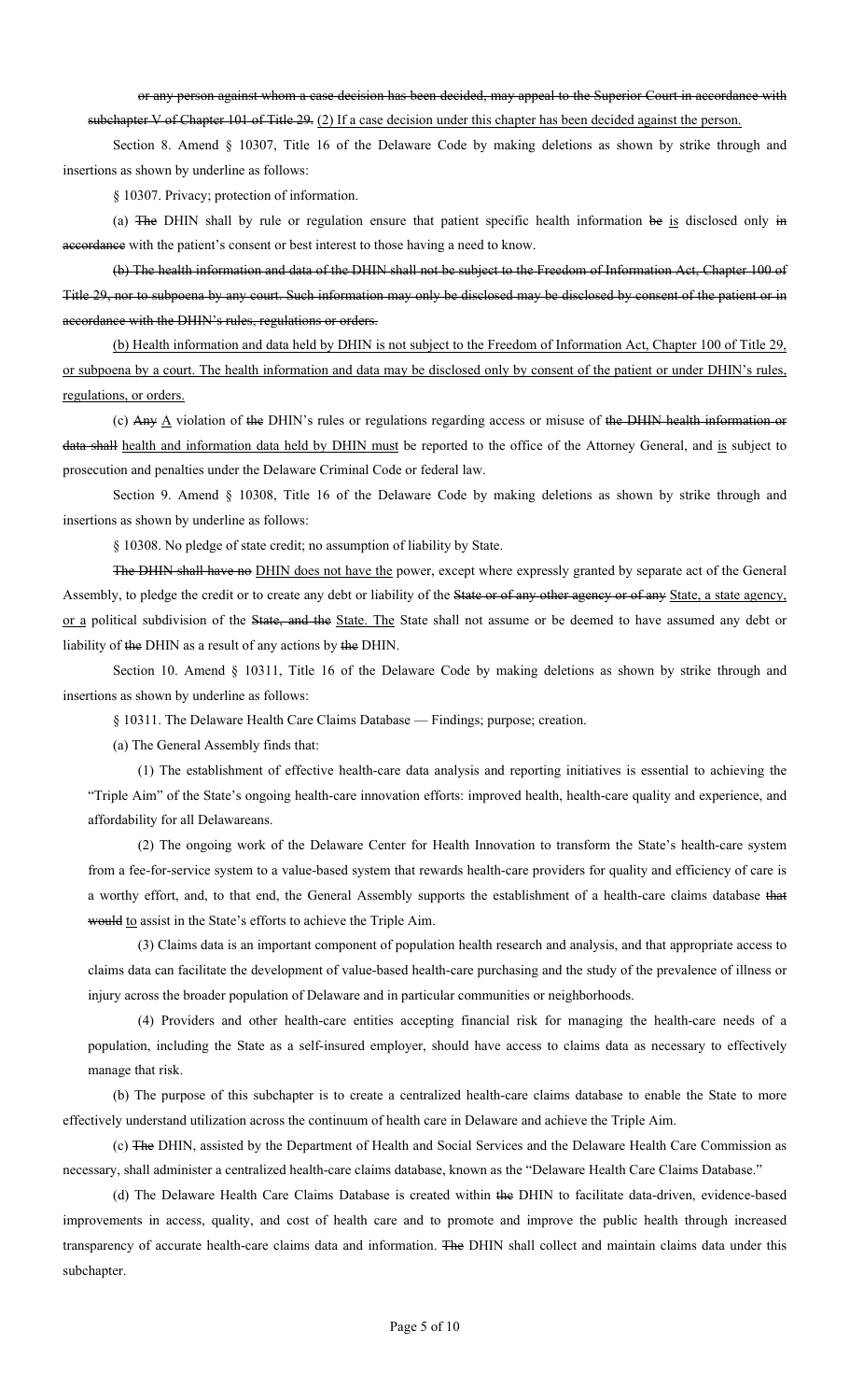Section 11. Amend § 10312, Title 16 of the Delaware Code by making deletions as shown by strike through and insertions as shown by underline as follows and by redesignating accordingly:

§ 10312. Definitions.

For purposes of As used in this chapter, unless amended, supplemented, or otherwise modified by regulations adopted under this chapter:

(1) "Board" means the Delaware Health Information Network Board of Directors.

(1) "Claims data" includes required claims data and any additional health-care claims information that a voluntary reporting entity elects, may elect, through entry into an appropriate data submission and use agreement under this subchapter, to submit to the Delaware Health Care Claims Database.

(2) "DHIN" means the Delaware Health Information Network.

(2) "Health-care services" means as defined in § 6403 of Title 18.

(3) "Health insurer" means as defined in § 4004 of Title 18. "Health insurer" does not include providers of casualty insurance, as defined in § 906 of Title 18; providers of group long-term care insurance or long-term care insurance, as defined in § 7103 of Title 18; or providers of a dental plan or dental plan organization, as defined in § 3802 of Title 18. "Health insurer" does not include a provider of any of the following:

a. Casualty insurance, as "casualty insurance" is defined under § 906 of Title 18.

b. Group long-term care insurance, as "group long-term care insurance" is defined in § 7103 of Title 18.

c. A dental plan, as "dental plan" is defined under § 3802 of Title 18.

d. A dental plan organization, as "dental plan organization" defined under § 3802 of Title 18.

(4) "Mandatory reporting entity" means all each of the following entities, to the extent permitted under federal law:

a.<sup>1</sup>. The State Employee Benefits Committee and the Office of Management and Budget, under each entity's respective statutory authority to administer the State Group Health Insurance Program in Chapter 96 of Title 29, 29.

and any 2. A health insurer, third-party administrator, or other entity that receives or collects charges, contributions, or premiums for, or adjusts or settles health claims for, any State employee, or their spouses or dependents, a State employee, or a spouse or dependent of a State employee, participating in the State Group Health Insurance Program, except for any carrier, Program. However, a carrier, as defined in § 5290 of Title 29, selected by that the State Group Health Insurance Plan Program has selected to offer supplemental insurance program coverage under Chapter 52C of Title 29 is not included in the definition of "mandatory reporting entity".

b. The Division of Medicaid and Medical Assistance, with respect to services provided under programs administered under Titles XIX and XXI of the Social Security Act [42 U.S.C. §§ 1396 et seq. and 1397aa et seq.].

c. Any  $\Delta$  health insurer or other entity that is certified as a qualified health plan on the Delaware Health Insurance Marketplace for plan year 2017 or any a subsequent plan year, except for any year. However, a health insurer or other entity that is not otherwise required to provide claims data as a condition of certification as a qualified health plan on the Delaware Health Insurance Marketplace for plan year 2017 or any a subsequent plan year is not included in the definition of "mandatory reporting entity".

d. Any  $\Delta$  federal health insurance plan providing health-care services to a resident of this State, including Medicare and the Federal Employees Health Benefits Plan.

e. Any  $\triangle$  health insurer providing health-care coverage to a resident of this State.

(5) "Pricing information" includes all of the following:

the a. The preadjudicated price charged by that a provider or facility charges to a reporting entity for health-care services, services.

the amount paid by b. The amount a patient or insured party individual pays, including copays and deductibles, deductibles.

and the c. The postadjudicated price paid by that a reporting entity pays to a provider for health-care services.

(6) "Provider" means a hospital or any health-care practitioner that is licensed, certified, or authorized under state law to provide health-care services and services. "Provider" includes a hospital or health-care practitioner participating in a group arrangements, arrangement, including an accountable care organizations, organization, in which the hospital or healthcare practitioners agree practitioner agrees to assume responsibility for the quality and cost of health care for a designed group of beneficiaries.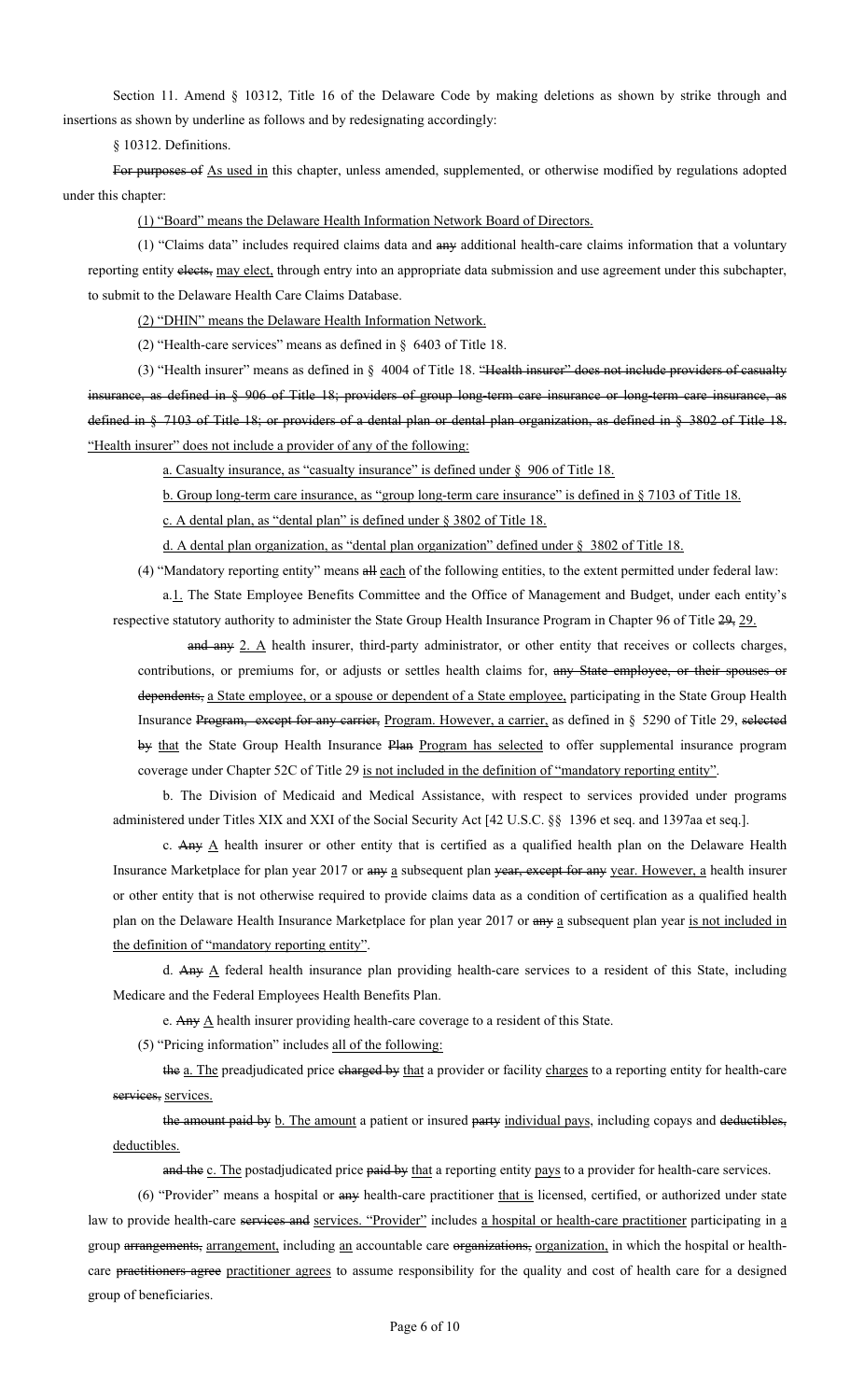(7) "Reporting date" means a calendar deadline, to be deadline that is scheduled on a regularly recurring basis, by which a mandatory reporting entity must submit required claims data must be submitted by a mandatory reporting entity to the Delaware Health Care Claims Database.

(8) "Required claims data" includes the basic claims information that a mandatory reporting entity is required to must submit to the Delaware Health Care Claims Database by the reporting date, including all of the following:

a. Basic demographic information, including the patient's gender, age, and geographic area of residency.

b. Basic information relating to an individual service, encounter, visit, or episode of care, including all of the following:

the 1. The date and time of the a patient's admission and discharge; discharge.

the 2. The identity of the health-care services provider; provider.

and the 3. The location and type of facility, such as a hospital, office, or clinic, where the service service, encounter, visit, or episode of care was provided.

c. Information describing the nature of health-care services provided to the patient in connection with the encounter, visit, or service, encounter, visit, or episode of care, including diagnosis codes.

d. Health insurance product type, such as HMO or PPO.

e. Pricing information.

(9) "Third-party administrator" means as defined in § 102 of Title 18.

(10) "Voluntary reporting entity" includes, except as prohibited under applicable federal law, any of the following entities, unless such the entity is a mandatory reporting entity:

a. Any  $\underline{A}$  health insurer.

b. Any  $\underline{A}$  third-party administrator.

c. Any entity, which An entity that is not a health insurer or third-party administrator, when such if the entity receives or collects charges, contributions, or premiums for, or adjusts or settles health-care claims for, residents of this State.

Section 12. Amend § 10313, Title 16 of the Delaware Code by making deletions as shown by strike through and insertions as shown by underline as follows:

§ 10313. Submission of required claims data by mandatory reporting entities; submission of claims data by voluntary reporting entities.

(a) Requirements for submission of required claims data by a mandatory reporting entity.

(1) A mandatory reporting entity shall submit required claims data to the Delaware Health Care Claims Database by the reporting date.

(2) The DHIN, DHIN is subject to the provisions of this subchapter and regulations promulgated under this subchapter, and shall collect the required claims data from mandatory reporting entities by the reporting date.

(3) The DHIN shall, under § 10306 of this title, promulgate a template form for a data submission and use agreement for the submission of required claims data by a mandatory reporting entity to use to submit required claims data.

(4) The DHIN and each mandatory reporting entity shall must execute a mutually acceptable data submission and use agreement. Such The agreement shall must include procedures for submission, collection, aggregation, and distribution of claims data and shall must provide for, at a minimum, all of the following:

a. The protection of patient privacy and data security under provisions of this chapter and state and federal privacy laws, including all of the following:

the federal 1. The Health Insurance Portability and Accountability Act [P.L. 104-191]; [P.L. 104-191].

2. Titles XIX and XXI of the Social Security Act [42 U.S.C. §§ 1396 et seq. and 1397aa et seq.]; and 1397aa et seq.].

and the 3. The Health Information Technology for Economic and Clinical Health (HITECH) Act [42 U.S.C. §§ 300jj et seq. and 17901 et seq.], and 17901 et seq.].

and all  $4.$  All other applicable state and federal laws relating to the privacy and security of protected health information.

b. The identification of any claims data, in addition to required claims data, data that the mandatory reporting entity elects to submit to the Delaware Health Care Claims Database in addition to the required claims data.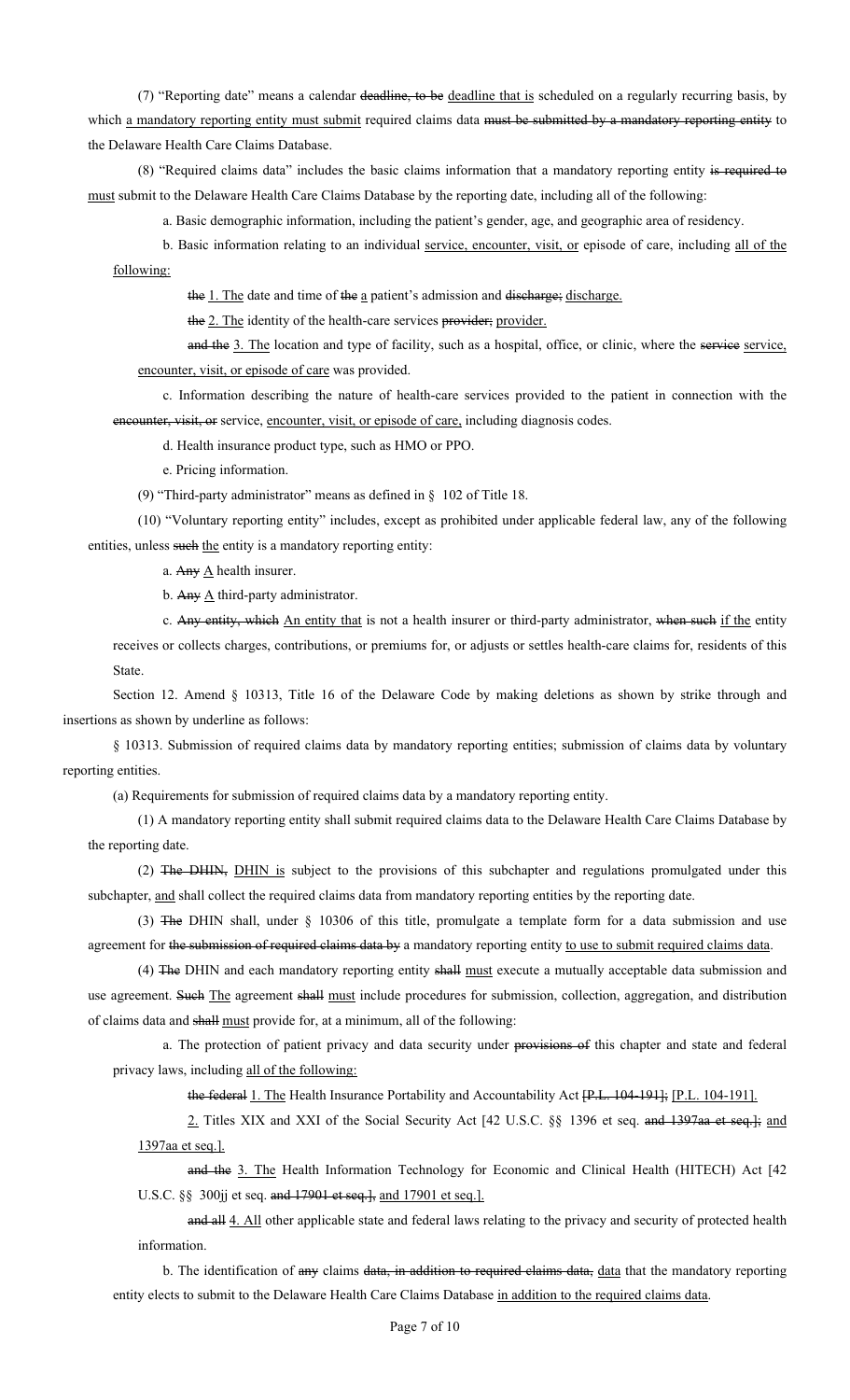c. A detailed summary of how claims data submitted by that the mandatory reporting entity submits may be used for geographic, demographic, economic, and peer group comparisons.

d. A representation and warranty that the DHIN shall, abide to the fullest extent possible, abide by nationally recognized data collection standards and methods, including the standards promulgated by the APCD Council or successor organization, to establish and maintain the database in a cost-effective manner and to facilitate uniformity among various health-care claims databases of other states and specification of data fields to be included in the submitted claims, consistent with such national standards, allowing for exemptions claims. DHIN may allow for an exemption when submitting entities do a submitting entity does not collect the specified data or pay on a per-claim basis.

(5) Exclusions from required claims data reporting requirement. The required claims data reporting requirements under this subchapter, and any rules and regulations promulgated under this chapter, do not apply to required claims data created for any an employee welfare benefit plan or other employee health plan that is regulated by the Employee Retirement Income Security Act of 1974 (ERISA), 88 Stat. 829, as amended, 29 U.S.C. § 1001 et seq., unless otherwise permitted by federal law or regulation.

(b) Submission of claims data by a voluntary reporting entity.

(1) The DHIN shall collect claims data from a voluntary reporting entities entity under the terms and conditions of the applicable data submission and use agreement.

(2) The DHIN may promulgate regulations to clarify the types of claims data that may be submitted by a voluntary reporting entity may submit.

(3) The DHIN and any a voluntary reporting entity that elects to submit claims data to the Delaware Health Care Claims Database shall execute a mutually acceptable data submission and use agreement. The DHIN shall publish a template form data submission and use agreement that includes the required data submission and use agreement provisions under paragraph (a)(4) of this section.

(c) Unless modified or supplemented by regulations promulgated under this chapter, in instances where if more than 1 entity is involved in the administration of a policy, a the health insurer shall be is responsible for submitting the claims data on policies that it has written, and the third-party administrator shall be is responsible for submitting claims data on self-insured plans that it administers.

Section 13. Amend § 10314, Title 16 of the Delaware Code by making deletions as shown by strike through and insertions as shown by underline as follows:

§ 10314. External and public reporting of claims data.

(a) The DHIN shall provide Delaware health-care payers, providers, and purchasers with access to the Delaware Health Care Claims Database for the purpose of facilitating the design and evaluation of alternative delivery and payment models, including population health research and provider risk-sharing arrangements.

(1) Claims data provided to the Delaware Health Care Claims Database shall only may be provided to a requesting party person only when a majority of the DHIN Board of Directors, or of a subcommittee established under the DHIN's bylaws for purposes of administering the Health Care Claims Database, determines that the claims data should be provided to the requesting party person to facilitate the purposes of this subchapter or to the Delaware Health Care Commission.

a. The  $\Delta$  written determination under this paragraph (a)(1) shall be reduced to writing and must be provided to the requesting party. person.

b. The  $\Delta$  determination under this paragraph (a)(1) shall be is final and not subject to appeal, and there is no appeal. A requesting person does not have a private right of action to a requesting party against the DHIN or any other party another person to enforce the requirements of this section.

(2) The DHIN shall, in consultation with the Delaware Health Care Commission, promulgate rules and regulations regarding the appropriate form and content of an application to receive claims data, providing examples of requests for claims data that will generally be deemed consistent with the purposes of this subchapter.

(b) Claims data provided to a requesting party person under this section shall must be provided under the DHIN's existing confidentiality and data security protocols and in compliance with all applicable state and federal laws relating to the privacy and security of protected health information, including compliance, to the fullest extent practicable consistent with the purposes under this subchapter, with guidance found in Statement 6 of the Department of Justice and Federal Trade Commission Enforcement Policy regarding the exchange of price and cost information. Individually identifiable A provider or purchaser must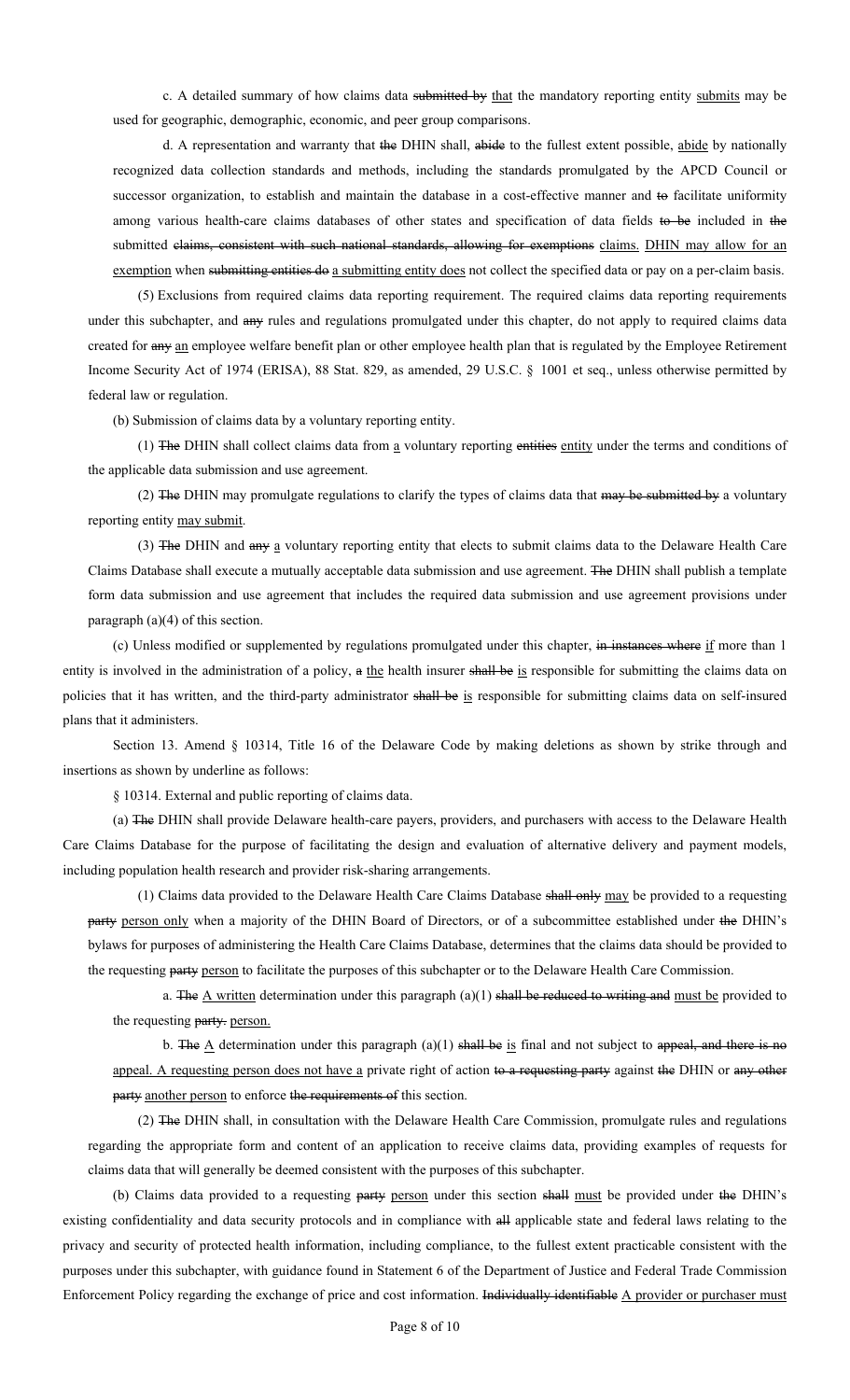maintain individually identifiable patient health information shall be maintained by providers and purchasers in accordance with under all applicable state and federal laws relating to the confidentiality and security of protected health information and any additional information, including privacy and security requirements set forth in under regulations promulgated under this chapter.

(c)(1) The For the purposes of public health improvement research and activities, DHIN shall provide access, at no cost, to all claims data reported by the Delaware Health Care Claims Database under this subchapter to the following state agencies for the purposes of public health improvement research and activities:

a. Office of Management and Budget.

- b. State Employee Benefits Committee.
- c. Division of Public Health.
- d. State Council for Persons with Disabilities.
- e. Division of Medicaid and Medical Assistance.
- f. Department of Insurance.
- g. Delaware Health Care Commission.

(2) The state agencies  $\Delta$  state agency under paragraph (c)(1) of this section may enter into an appropriate agreements agreement with the DHIN to allow the DHIN to perform data warehousing and analytics functions that have been performed by, or on behalf of, these state agencies the state agency, or an entity on behalf of the state agency, has performed under their existing statutory the state agency's authority.

(d) The DHIN may promulgate regulations to make available to the public certain nonindividually identifiable data extracts and analyses that is not individually identifiable, as the DHIN determines is consistent with, and necessary to, achieve the goals and policies of this subchapter. Prior to the release of such Before the data extracts and analyses, the same processes identified in process under subsection (e) of this section shall must be completed.

(e) The DHIN shall promulgate regulations to notify a mandatory reporting entity or voluntary reporting entity when claims data submitted by that the mandatory reporting entity or voluntary reporting entity submitted may be released for a purpose permitted under this subchapter and subchapter. DHIN shall provide the mandatory reporting entity or voluntary reporting entity with an opportunity to comment on the data release request prior to its release. Any comments received from a mandatory reporting entity or voluntary reporting entity submits during the comment period prior to the data release. period.

(e) The (1) DHIN shall promulgate regulations to notify a mandatory reporting entity or voluntary reporting entity when claims data submitted by that the mandatory reporting entity or voluntary reporting entity submitted may be released for a purpose permitted under this subchapter and subchapter.

(2) DHIN shall provide the mandatory reporting entity or voluntary reporting entity with an opportunity to comment on the data release request prior to its release.

Any (3) Prior to the data release, DHIN shall review, consider, and respond to comments received from that a mandatory reporting entity or voluntary reporting entity submits during the comment period shall be reviewed, considered, and responded to by DHIN prior to the data release. period.

If a party requesting the release of data is identified by a mandatory reporting entity or voluntary reporting entity (4) If a mandatory reporting entity or voluntary reporting entity identifies a party requesting the release of data as a potential competitor of the reporting entity, the DHIN shall limit disclosure of any pricing information that includes postadjudicated claims data, to the fullest extent practicable and consistent with the purposes of this subchapter, to a summary format that allows for analysis without revealing contracted pricing information.

If a party requesting the release of data is identified by a mandatory reporting entity or voluntary reporting entity (5) If a mandatory reporting entity or voluntary reporting entity identifies a person requesting the release of data as a potential competitor of the reporting entity, the DHIN shall limit disclosure of any pricing information that includes postadjudicated claims data, to the fullest extent practicable and consistent with the purposes of this subchapter, to a summary format that allows for analysis without revealing contracted pricing information.

(f) The DHIN shall promulgate regulations to ensure confidentiality, privacy, and security protections of health-care data and all other information collected, stored, or released by DHIN, that DHIN collects, stores, or releases, subject to all applicable state and federal health-care privacy, confidentiality, and data security laws.

Section 14. Amend § 10315, Title 16 of the Delaware Code by making deletions as shown by strike through and insertions as shown by underline as follows: